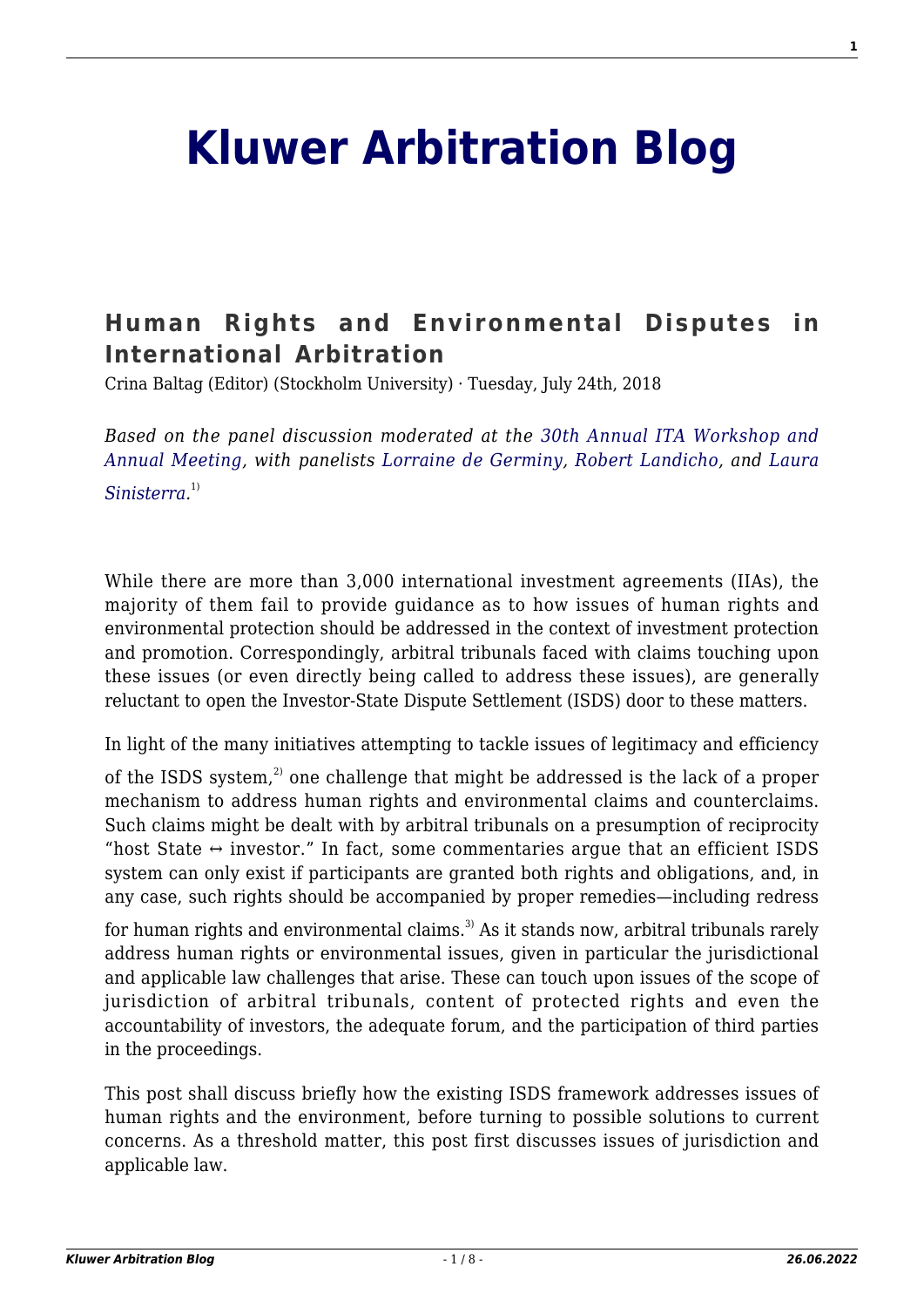## **Jurisdiction and Applicable Law – How do issues of human rights and environmental law come into play in investment disputes?**

No doubt, arbitral tribunals called to discuss issues of human rights and environmental law can do so only if they have jurisdiction to hear claims related to these rights and if the law applicable to the merits covers these matters.

*First*, in order for an investor or State to raise a claim or counterclaim pertaining to an environmental or human rights issue, the tribunal must have jurisdiction to hear such claims. There are a variety of dispute resolution provisions in IIAs, some offering broader jurisdiction than others, for example, from limiting jurisdiction to the quantum of [compensation for expropriation](http://investmentpolicyhub.unctad.org/Download/TreatyFile/1921), to jurisdiction over all [disputes](http://investmentpolicyhub.unctad.org/Download/TreatyFile/4796) [concerning investments](http://investmentpolicyhub.unctad.org/Download/TreatyFile/4796). The more broadly worded the jurisdictional clause, the easier it will be for the claimant to bring in arbitration claims related to environmental and human rights issues.

For example, in *Biloune v. Ghana*, the contract provided for arbitration of "[a]ny dispute between the foreign investor and the Government in respect of an approved enterprise." The tribunal found that it lacked jurisdiction over claims of arbitrary detention of the Syrian investor by state security forces because the words "in respect of" meant its competence was limited to so-called "commercial disputes" arising under

the investment contract. $4$ )

Similarly, the dispute resolution clause must be broad enough to include counterclaims, reflecting the consent of the parties. At least one investment tribunal has found that a human rights-based counterclaim brought by a respondent State had met the specified requirements, including those of Article 46 of the ICSID Convention providing for the condition that the counterclaim arises directly out of the subjectmatter of the dispute. Specifically, in *Urbaser v. Argentina*, Argentina filed a \$190 million counterclaim, alleging that the investors had violated their obligations in relation to the human right of access to water. Although the tribunal ultimately rejected the counterclaim on the merits, it deemed the BIT to be worded broadly enough to afford jurisdiction over the counterclaim, and deemed the factual connection between the claim and the counterclaim to be "manifest" since they were based on the same investment and involved claimants' compliance with the concession

commitments at issue  $5$ 

*Second*, after surmounting the jurisdictional hurdle, the party raising an environmental or human rights issue must identify a substantive norm, standard of protection, or other obligation falling within the law applicable to the dispute.

In investment arbitration, tribunals generally have broad discretion to determine the applicable law. For instance, Article 42(1) of the ICSID Convention provides that, in the absence of party agreement on the applicable law, the tribunal "shall apply the law of the Contracting State party to the dispute (including its rules on the conflict of laws) and such rules of international law as may be applicable."

Many [BITs](http://investmentpolicyhub.unctad.org/Download/TreatyFile/77) also contain a list of sources of law for the tribunal to apply, including the BIT itself, the domestic law of the host state, and "principles of international law," or a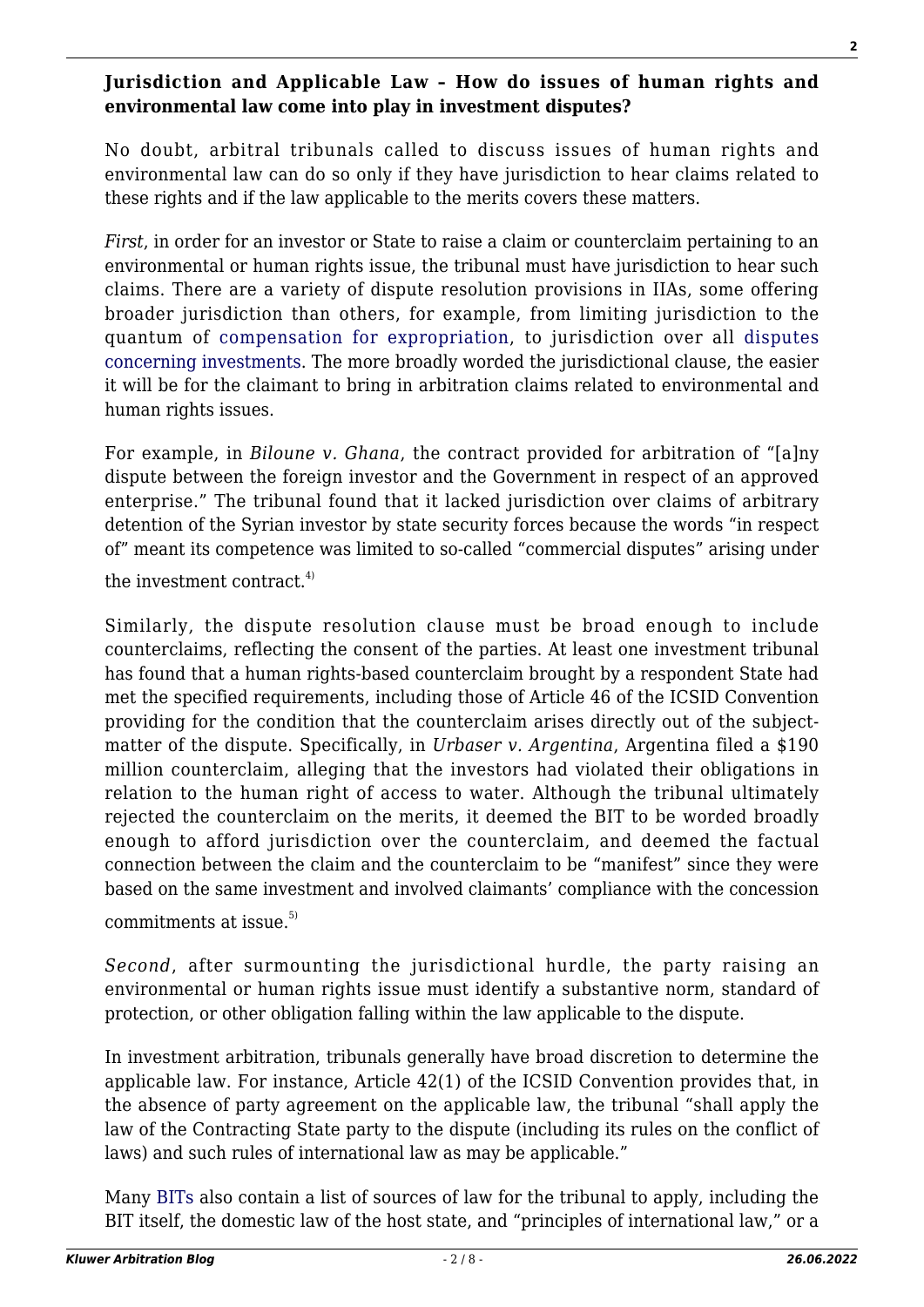similar phrase. Often, the question boils down to whether "principles of international law" encompass the human rights and environmental norms at issue.

It appears that there is no consensus on this issue. Some scholars have suggested that human rights are part of the applicable law, as they are a "component of international

law."6) The *Urbaser v. Argentina* tribunal acknowledged but ultimately did not answer

this question.<sup>7)</sup> Other tribunals have rejected this view, narrowing the reference to "international law" only to international law relevant to the BIT. For instance, third parties applied to make *amicus curiae* submissions in *Von Pezold v. Zimbabwe* regarding the application of indigenous rights, which they argued were applicable by virtue of the Germany-Zimbabwe BIT's reference to "international law." The tribunal found that the "rules of general international law as may be applicable does not incorporate the entire universe of international law such as international human rights law on indigenous peoples—only the international law relevant to the BIT, such as

international law standards for "fair and equitable treatment.<sup>8)</sup>

## **Three Categories of Cases**

There are three distinct categories of cases in which arbitral tribunals have dealt with issues of human rights and environmental protection:

*a. Investor-State Decisions where Claimant invoked human rights principles.* International investment law and international human rights law, having the same historical roots, may touch on issues of procedural and substantive due process, and investor-State tribunals have made reference, by analogy, to human rights norms and binding obligations set forth in the International Covenant on Civil and Political Rights (ICCPR) or other conventions. Substantive due process violations have been addressed through the "fair and equitable" (FET) and/or the "full protection and security" standards. In particular, in applying the legitimate expectations test, a State's binding human rights obligations, as set forth in relevant treaties that have been incorporated into municipal law or otherwise have effect, have been deemed **relevant** in shaping both positive and negative expectations of investors. In *Al Warraq v. Indonesia*, the tribunal held that "the Claimant did not receive fair and equitable treatment as

enshrined in the ICCPR for the above reasons...."<sup>9)</sup>

*b. Investor-State Decisions where Respondent State invoked an investor's alleged non-compliance with environmental law/human rights law, making claims for compensation inadmissible, or subject to reduction under "contributory fault" principles.* To justify actions taken against an investor, a state may rely on an investor's alleged non-compliance with local or international human rights or environmental laws. In *S.D. Myers v. Canada*, Canada relied on the alleged non-compliance of investor with local environmental laws. In *Aven v. Costa Rica*, Costa Rica raised the defense that investors did not follow local environmental laws, justifying measures taken against investors or, alternatively, giving rise to a defense of "unclean hands." Similarly, in *Cooper Mesa Mining v. Ecuador*, the Tribunal took into account that the claimant had resorted to recruiting and using armed men to use force against civilians and held that the claimant's contribution to its own injury was at least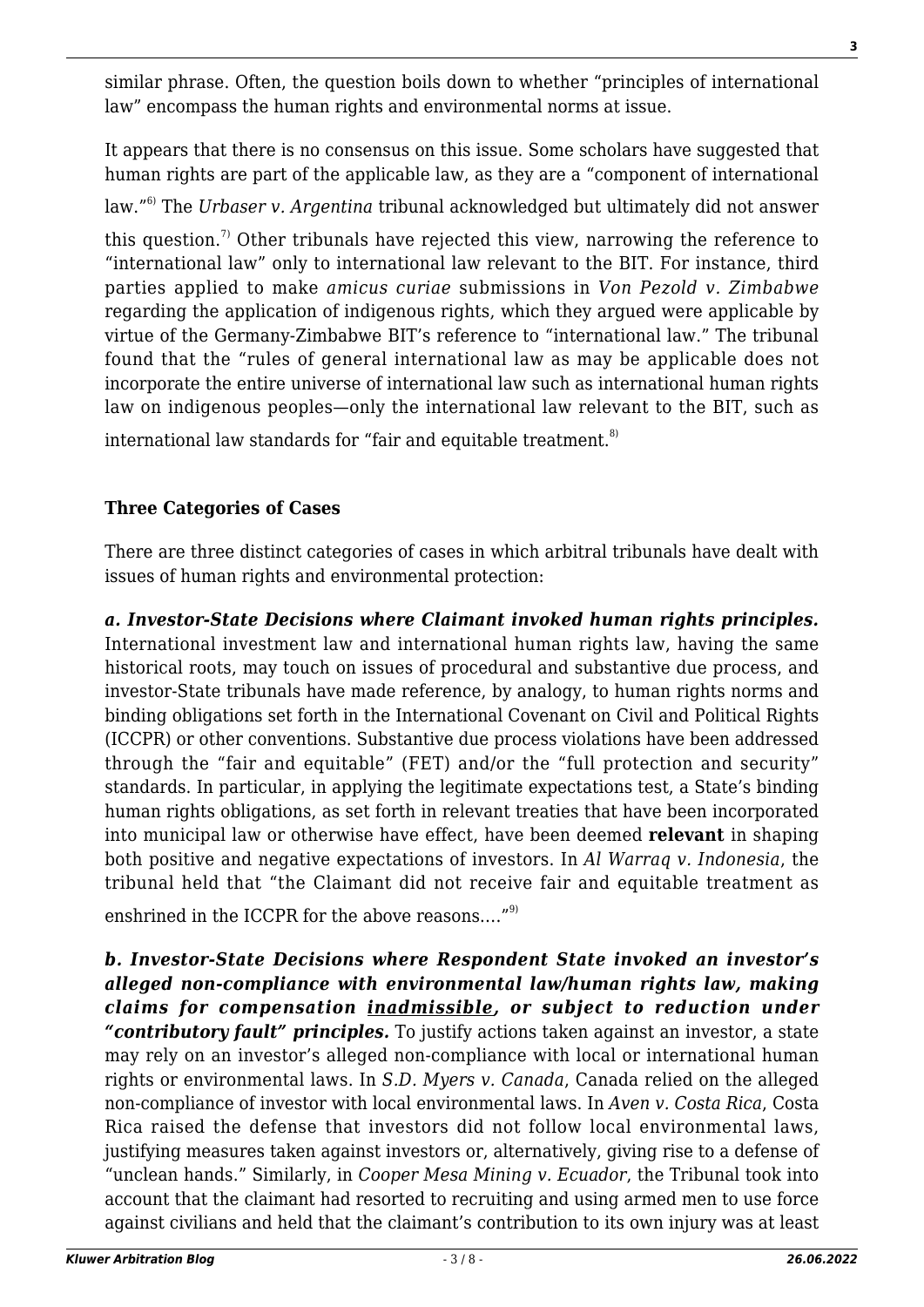30%.

*c. Inter-State or Commercial Arbitrations where human rights principles/environmental law is part of the subject-matter of the dispute.* The types of cases in the third category, dealing with commercial and inter-state arbitration where the subject matter of the dispute involves human rights or environmental law issues, are wide-ranging. For example, the *Iron Rhine Arbitration (Belgium v. Netherlands)* involved activation of the Iron Rhine railway, and the entitlement of the Netherlands to insist on Dutch laws pertaining to environmental impact studies. The tribunal held that the environmental impact studies required under Dutch law were applicable to the reactivation of the Iron Rhine, so long as it did not amount to a denial of Belgium's right of transit or rendered the exercise by Belgium of its right of transit unreasonably difficult. Likewise, environmental issues often form the subject matter of the dispute in commercial cases: in the cases between *Romania and Energy Group OMV (Austria)* (ICC), OMV claimed that the Romanian government failed to reimburse expenses for decontamination of historically polluted locations, which had been privatized, given that the environmental clean-up was provided for in the parties' contract.

—

Finally, considering the immediate solutions available for addressing concerns related to the protection of human rights and environment within the ISDS system, two suggestions can be put forward: (1) amending the language of IIAs to better address human rights and environmental issues, and (2) developing a binding international legal framework through which corporate conduct in violation of human rights or environmental law might be taken into account. These two suggestions are discussed below.

## **The New Generation of IIAs**

The new IIAs entered into force or recently signed, as well as the proposed drafts, appear to take a positive approach towards addressing human rights and environmental issues. These new IIAs acknowledge at least an obligation on investors to make and maintain their investments in accordance with the host State laws and regulations, and that, although recognizing the importance of foreign investments, host States should not relax their labour, public health, safety or environmental

measures only to attract such investments.<sup>10)</sup> Other IIAs, such as the new draft of the Dutch Model BIT, contain more incisive provisions, such as allowing arbitral tribunals, when deciding on the amount of compensation, to take into account "non-compliance by the investor with its commitments under the UN Guiding Principles on Businesses

and Human Rights, and the OECD Guidelines for Multinational Enterprises."<sup>11)</sup> States, as main stakeholders of the ISDS system and of investment law can adopt suitable approaches when negotiating or renegotiating their IIAs and address their direct concerns about the protection of human rights and the environment within their territory or concerning their nationals.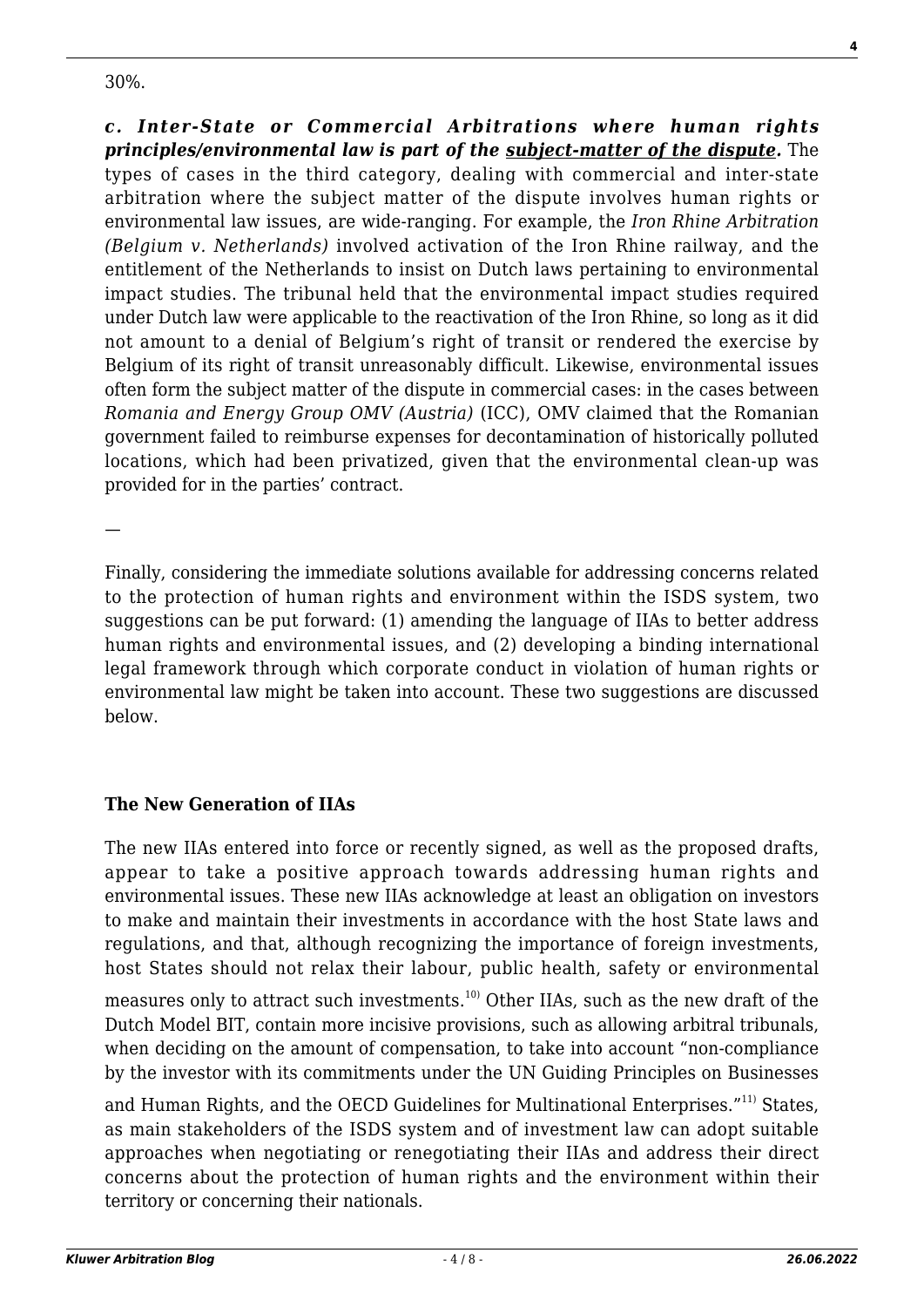#### **Binding Corporate Social Responsibility?**

Corporations have become, alongside states, actors in the field of public international law. While most human rights treaties impose obligations upon States, not non-State actors, like corporations, the latter are often guilty of or, at least, complicit in human rights abuses, including violations of environmental law. A [2006 UN interim report](https://www.google.com/url?sa=t&rct=j&q=&esrc=s&source=web&cd=1&ved=0ahUKEwjIkJTVnJHcAhVLL8AKHUtyCxIQFggqMAA&url=https%3A%2F%2Fwww.business-humanrights.org%2Fsites%2Fdefault%2Ffiles%2Fmedia%2Fbhr%2Ffiles%2FSRSG-report-Human-Rights-Council-19-Feb-2007.pdf&usg=AOvVaw3j00mNOYlgPUj_PQDwLTni) [regarding corporate violations of human rights](https://www.google.com/url?sa=t&rct=j&q=&esrc=s&source=web&cd=1&ved=0ahUKEwjIkJTVnJHcAhVLL8AKHUtyCxIQFggqMAA&url=https%3A%2F%2Fwww.business-humanrights.org%2Fsites%2Fdefault%2Ffiles%2Fmedia%2Fbhr%2Ffiles%2FSRSG-report-Human-Rights-Council-19-Feb-2007.pdf&usg=AOvVaw3j00mNOYlgPUj_PQDwLTni) noted that human rights abuses take place mostly in low-income countries, with weak governance and a low rule of law index (and high rates of corruption), with most allegations of the worst corporate abuses occurring in the extractive sector.

As mentioned, while States have a duty under international law to protect human rights, corporations arguably have a reciprocal responsibility to respect those rights. This view goes hand in hand with the recognition that States are no longer the sole actors or participants in the field of public international law. The responsibility of corporations to protect human rights results from/may be found in various guidelines of corporate social responsibility, including the [31 "Guiding Principles" prepared by](https://www.google.com/url?sa=t&rct=j&q=&esrc=s&source=web&cd=4&cad=rja&uact=8&ved=0ahUKEwi2tNSe2JTcAhUKO8AKHey1BkkQFgg6MAM&url=https%3A%2F%2Fwww.ohchr.org%2FDocuments%2FPublications%2FGuidingPrinciplesBusinessHR_EN.pdf&usg=AOvVaw27jCMnaUNLs9Z4u0wvWwdi) [the UN Special Representative in 2011 on "Business and Human Rights."](https://www.google.com/url?sa=t&rct=j&q=&esrc=s&source=web&cd=4&cad=rja&uact=8&ved=0ahUKEwi2tNSe2JTcAhUKO8AKHey1BkkQFgg6MAM&url=https%3A%2F%2Fwww.ohchr.org%2FDocuments%2FPublications%2FGuidingPrinciplesBusinessHR_EN.pdf&usg=AOvVaw27jCMnaUNLs9Z4u0wvWwdi) There are also various codes of conduct, including the [UN Global Compact](https://www.unglobalcompact.org/), the [2011 OECD](https://www.google.com/url?sa=t&rct=j&q=&esrc=s&source=web&cd=2&cad=rja&uact=8&ved=0ahUKEwj54uu-2JTcAhVIK8AKHTKiBJUQFgg3MAE&url=https%3A%2F%2Fwww.oecd.org%2Fcorporate%2Fmne%2F48004323.pdf&usg=AOvVaw3TLzyTJAUN9uX4QV0CGsLl) [Guidelines for Multinational Enterprises](https://www.google.com/url?sa=t&rct=j&q=&esrc=s&source=web&cd=2&cad=rja&uact=8&ved=0ahUKEwj54uu-2JTcAhVIK8AKHTKiBJUQFgg3MAE&url=https%3A%2F%2Fwww.oecd.org%2Fcorporate%2Fmne%2F48004323.pdf&usg=AOvVaw3TLzyTJAUN9uX4QV0CGsLl), and industry-specific codes of conduct such as ["The Voluntary Principles on Security and Human Rights"](http://www.voluntaryprinciples.org/) for the extractive sector. Although commendable, these initiatives represent soft law and corporations are not bound to follow them.

Nevertheless, as mentioned, the notion that corporations have a responsibility to protect human rights is also increasingly found in IIAs. For instance, the [2017 intra-](http://investmentpolicyhub.unctad.org/IIA/treaty/3772)[Mercosur agreement](http://investmentpolicyhub.unctad.org/IIA/treaty/3772) provides that investors have a "best efforts" obligation to respect the human rights of the people involved in investment activities. Other IIAs concluded in 2016-2017 reflect a trend towards generally affirming the importance of respecting human rights, including the right to a clean environment. For example, the 2017 amendment to the [Canada-Chile](http://investmentpolicyhub.unctad.org/IIA/treaty/3146) investment chapter in their FTA provides that:

"The Parties reaffirm their **commitment** to internationally recognized standards, guidelines and principles of corporate social responsibility that have been endorsed or are supported by the Parties, including the OECD Guidelines for Multinational Enterprises, and **each Party should encourage enterprises operating within its territory or subject to its jurisdiction to voluntarily incorporate these standards**, guidelines and principles into their business practices and internal policies. These standards, guidelines and principles address issues such as labour, environment, gender equality, human rights, community relations, and anti-corruption."

As explained above, where a corporation appears before an investment arbitral tribunal to vindicate its rights, the lawfulness of its conduct may be tested against its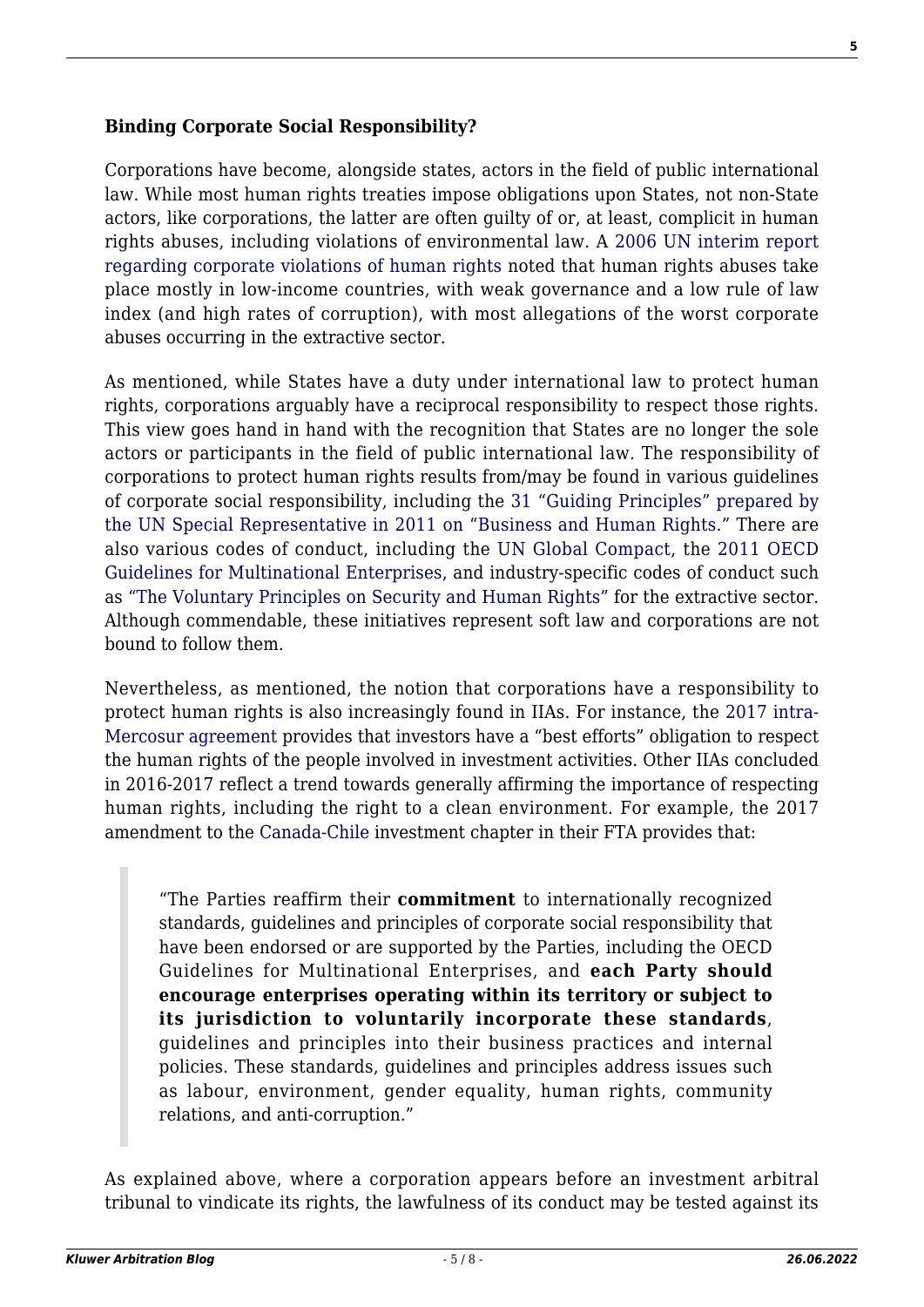responsibility to protect human rights. Violations of human rights by corporations could be deemed contrary to international law and/or international public policy and thus deprive the tribunal of jurisdiction and/or render the claims inadmissible. In *Phoenix Action v. Czech Republic*, the tribunal held that "[t]he purpose of the international mechanism of protection of investment through ICSID arbitration cannot be to protect investments **made in violation of the laws of the host State or investments not made in good faith**, obtained for example through misrepresentations, concealments or corruption… In other words, the purpose of international protection is to protect **legal and bona fide investments**… In the Tribunal's view, States cannot be deemed to offer access to the ICSID dispute settlement to investments **made in violation of their laws**…"

The UN is currently contemplating a [binding treaty on Business and Human Rights](https://www.google.com/url?sa=t&rct=j&q=&esrc=s&source=web&cd=1&cad=rja&uact=8&ved=0ahUKEwjzwrHO_pTcAhXF1ywKHcO5CFkQFggqMAA&url=https%3A%2F%2Fwww.ihrb.org%2Fpdf%2FG1408252.pdf&usg=AOvVaw2yd9EUpZErAKvO4bMP1RXk) and it appears that it has secured the support of the EU. In the 2018 Annual Report on the implementation of the common commercial policy, the European Parliament highlights the expected engagement of the EU Member States in the deliberations

within the UN regarding this proposed Treaty. $^{12)}$ 

\*\*\*

Young ITA is pleased to launch the annual **Young ITA Writing Competition and Award "New Voices in International Arbitration"**, as a unique opportunity for young professionals to contribute actively to the research of international arbitration The Competition is open to practitioners and students who are [members of Young ITA](http://www.cailaw.org/memberRegistration.html?t=ita). The papers must be submitted via email to [ita@cailaw.org](mailto:ita@cailaw.org) under subject line "Young ITA Competition" by on or before January 2, 2019. For more information, please visit the webpage of [Young ITA](http://www.cailaw.org/Institute-for-Transnational-Arbitration/Young-ITA/index.html) where you can find more [information](http://www.cailaw.org/media/files/ITA/young-ita-award.pdf). Alternatively, please feel free to send an email to the Young ITA Thought Leadership Chair, Dr Crina Baltag, at [crinabaltag@gmail.com.](mailto:crinabaltag@gmail.com) The Competition is organized with the *support of Wolters Kluwer*.

\*\*\*

## **Profile Navigator and Relationship Indicator**

*To make sure you do not miss out on regular updates from the Kluwer Arbitration Blog, please subscribe [here](http://arbitrationblog.kluwerarbitration.com/newsletter/). To submit a proposal for a blog post, please consult our [Editorial Guidelines.](http://arbitrationblog.kluwerarbitration.com/editorial-guidelines/)*

Offers 6,200+ data-driven arbitrator, expert witness and counsel profiles and the ability to explore relationships of 13,500+ arbitration practitioners and experts for potential conflicts of interest.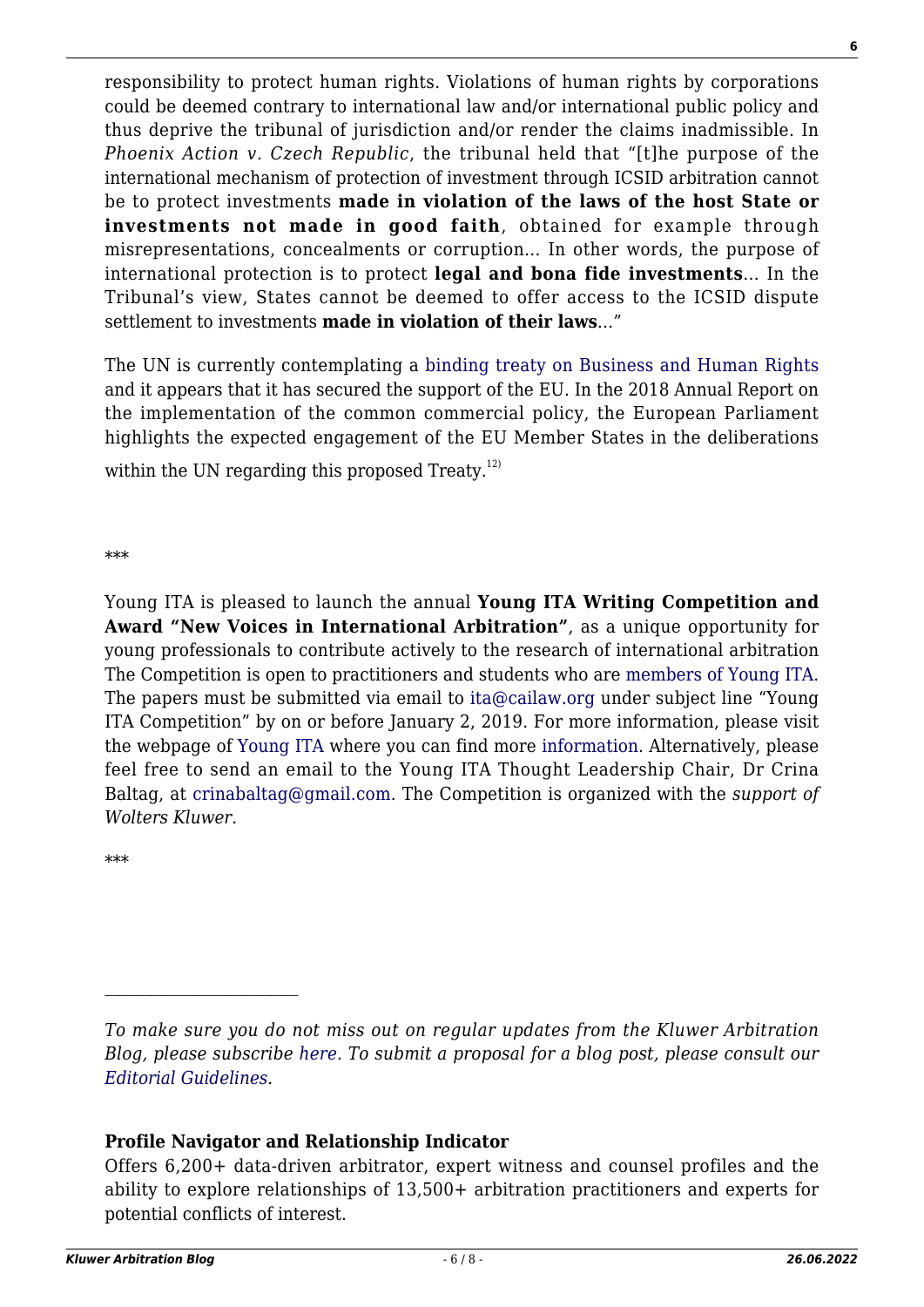[Learn how](https://www.wolterskluwer.com/en/solutions/kluwerarbitration/practiceplus?utm_source=arbitrationblog&utm_medium=articleCTA&utm_campaign=article-banner) **[Kluwer Arbitration Practice Plus](https://www.wolterskluwer.com/en/solutions/kluwerarbitration/practiceplus?utm_source=arbitrationblog&utm_medium=articleCTA&utm_campaign=article-banner)** [can support you.](https://www.wolterskluwer.com/en/solutions/kluwerarbitration/practiceplus?utm_source=arbitrationblog&utm_medium=articleCTA&utm_campaign=article-banner)

Learn more about the newly-updated Profile Navigator and Relationship Indicator



#### References

This post is a summary of the first panel discussion of the Young ITA Roundtable, [30th Annual ITA Workshop and Annual Meeting:](http://www.cailaw.org/Institute-for-Transnational-Arbitration/Events/2018/ita-workshop.html) Multiple Proceedings, Multiple Parties, and International Arbitration: What a Tangled Web We Weave, 20-22 June 2018, Dallas, Texas, USA, moderated by Dr. Crina Baltag (University of

**↑1** Bedfordshire, Young ITA Thought Leadership Chair); and with panelists Lorraine de Germiny (LALIVE); Robert Landicho (Vinson & Elkins LLP, Young ITA Communications Chair); and Laura Sinisterra (Debevoise & Plimpton LLP, Young ITA Mentorship Program Chair). The views expressed in this article are those of the author alone.

See, (i) the new generation of IIAs, in particular the [FTAs signed by the EU,](http://ec.europa.eu/trade/policy/countries-and-regions/negotiations-and-agreements/) but also the new models of BITs; (ii) the [amendment process of the ICSID Arbitration Rules;](https://icsid.worldbank.org/en/Pages/about/Amendment-of-ICSID-Rules-and-Regulations.aspx) (iii) the mandate of the [UNCITRAL Working Group III](http://www.uncitral.org/uncitral/en/commission/working_groups/3Investor_State.html) (Investor-State Dispute Settlement Reform) in assessing the concerns with the ISDS system and in finding

- **↑2** possible solutions to address them; (iv) initiatives of other institutions and organizations in dealing with particular issues relevant in the context of investment protection and promotion and arbitration, such as the drafting of a set of [Business](http://arbitrationblog.kluwerarbitration.com/2017/11/16/international-arbitration-business-human-rights-step-forward/) [and Human Rights Arbitration Rules,](http://arbitrationblog.kluwerarbitration.com/2017/11/16/international-arbitration-business-human-rights-step-forward/) the establishment of an [International Court for](http://www.icecoalition.org/) [the Environment](http://www.icecoalition.org/), and even a [UN Treaty on Business and Human Rights.](http://www.europarl.europa.eu/sides/getDoc.do?pubRef=-//EP//TEXT+TA+P8-TA-2018-0230+0+DOC+XML+V0//EN&language=EN)
- **↑3** Jose Daniel Amado, Jackson Shaw Kern and Martin Doe Rodrigues, *[Arbitrating the](https://www.cambridge.org/core/books/arbitrating-the-conduct-of-international-investors/0AB1E6AC56DAA0BFE61EF1709A7C6CC9) [Conduct of International Investors](https://www.cambridge.org/core/books/arbitrating-the-conduct-of-international-investors/0AB1E6AC56DAA0BFE61EF1709A7C6CC9)*, Cambridge University Press 2018, p. 5.

*Biloune and Marine Drive Complex Ltd. v. Ghana Investments Centre and the*

**↑4** *Government of Ghana* (UNCITRAL), Award on Jurisdiction and Liability of 27 October 1989, 95 ILR 184, 202.

*Urbaser S.A. and Consorcio de Aguas Bilbao Bizkaia, Bilbao Biskaia Ur Partzuergoa*

**↑5** *v. The Argentine Republic*, ICSID Case No. ARB/07/26, Award of 8 December 2016, paras 1217 et seq.